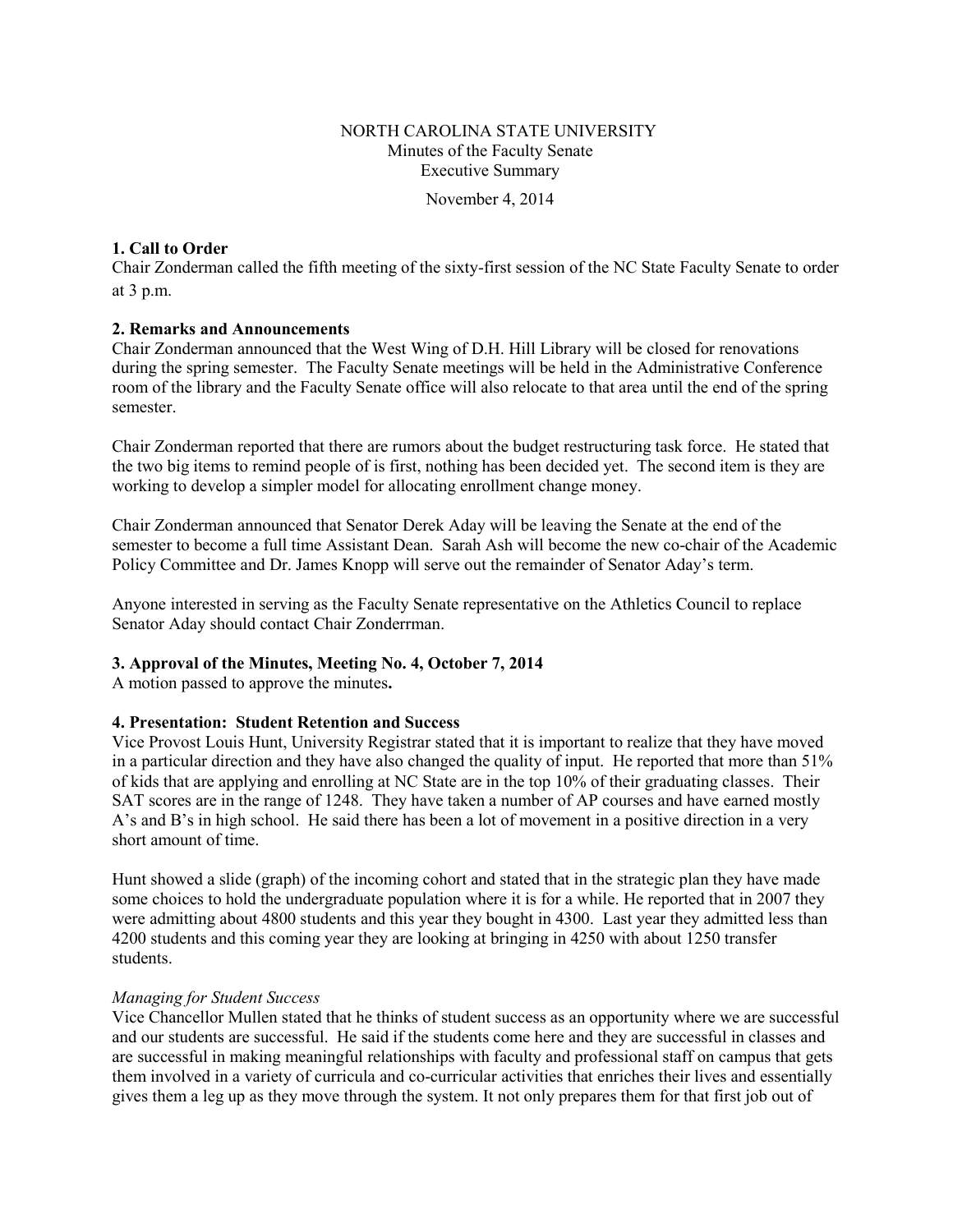college, but really prepares them with a very good broad education that serves them well as they go through a career of jobs throughout their lives.

Vice Chancellor Mullen stated that in the strategic plan they were looking at bringing in more transfer students to take some of the pressure off of that first year. He said we need to take a serious look at intracampus transfer issues and we (Louis, Provost , and I) all agree that if we can move students effectively and into the majors that they prefer, we could gain a few percentage points rather than students leaving in good standing and going some place else. He pointed out that only about 5% of students leave this institution not in good standing.

## **5. Remarks from Provost Arden**

Provost Arden reported that significant progress is being made with graduation rates and retention. He noted that everyone is putting in a lot of work.

### *Budget*

Provost Arden reported that a 2% budget reduction has been submitted to General Administration and they will submit to the Board of Governors a 2% budget reduction as was asked by the State Budget Director. He stated that we have also submitted some budget expansion request. The official budget submission from the Board of Governors will be the 2% reduction submission because that is what the state Budget Director requested.

Provost Arden announced that Vice Chancellor of Research Terri Lomax is leaving the university and Chancellor Woodson will be announcing an interim in the next few days. They are going to begin a search for that position and Vice Chancellor Marc Hoit will serve as chair of the Search Committee.

Provost Arden announced that Vice Provost Betsy Brown is retiring at the end of the academic year. He commended her for the work that she has done during her tenure.

Provost Arden announced that they are in the process of signing a contract for a faculty ombuds. The position will be a contract faculty ombuds who will report to the Chancellor. That person will be housed off campus.

## **6. Adjourn**

A motion passed to adjourn the meeting at 4:25 p.m.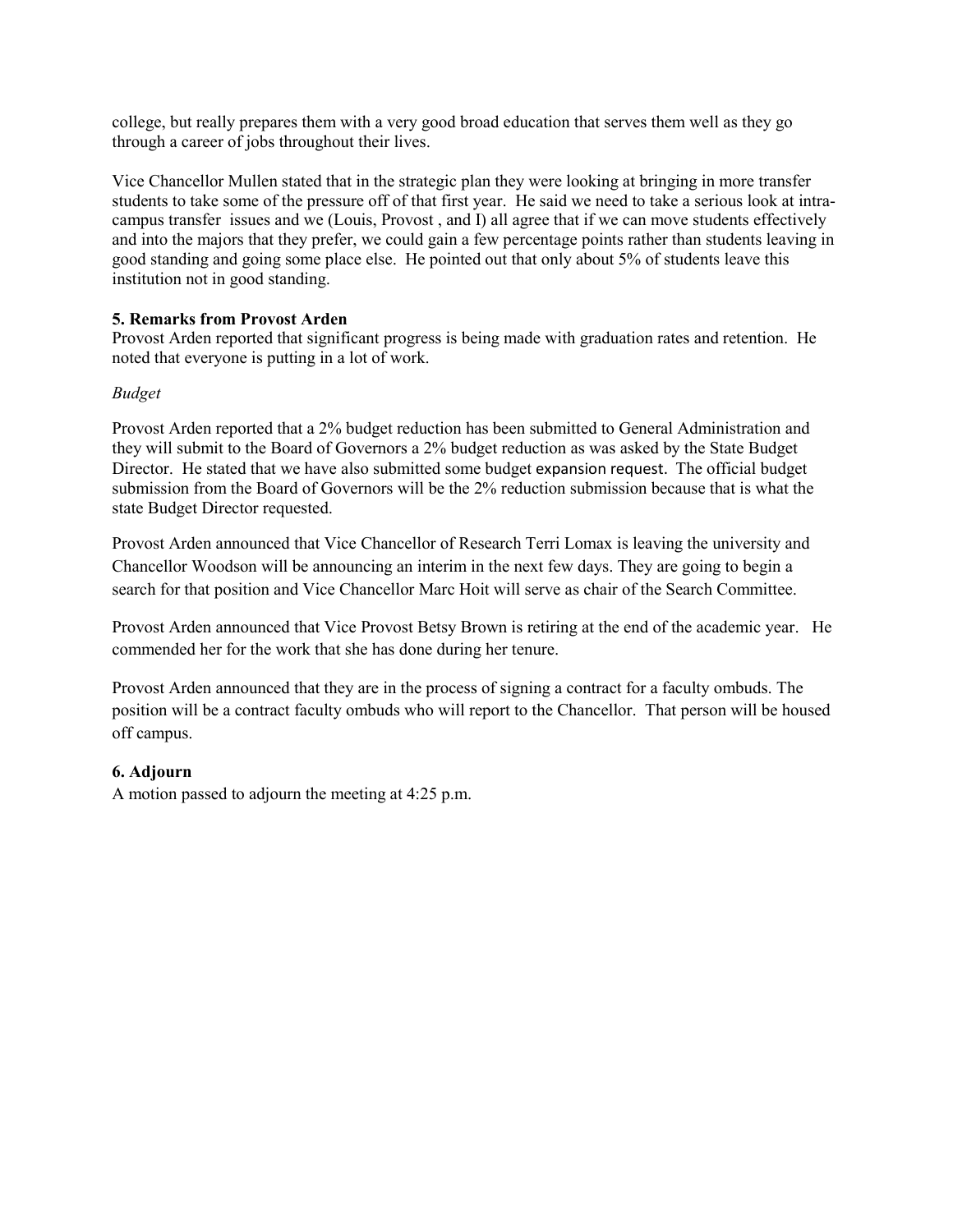### NORTH CAROLINA STATE UNIVERSITY Minutes of the Faculty Senate November 4, 2014

*R***egular Meeting No. 5 of the 61stth Session: Faculty Senate Chambers November 4, 2014 Present:** Chair Zonderman, Secretary Daley, Chair- Elect Moore, Parliamentarian Fath; Provost Arden; Senators Aday, Ash, Auerbach, Banks, Bartlett, Baumer, Bernhard, Borden, Brady, Cubbage, Fleisher, Fuentes, Gunter, Heitmann, Holden, Levy, Lunardi, Nfah—Abbenyi, Smith, Sotillo, Spontak, Steer, Williams

**Excused:** Senators Bullock, Davidian, Edwards, Krause, Moore, Scearce

**Absent:** Senators Allaire, Bird, Devetsikiotis, Laffitte, Orcutt

G**uests:** Betsy Brown, Vice Provost for Faculty Affairs; Michael Mullen, Vice Chancellor, Academic and Student Affairs; Louis Hunt, vice Provost and University Registrar

#### **1. Call to Order**

Chair Zonderman called the fifth meeting of the sixty-first session of the NC State Faculty Senate to order at 3 p.m.

#### **2. Remarks and Announcements**

Chair Zonderman announced that the West Wing of the D.H. Hill Library will be closed for renovations during the spring semester. The Faculty Senate meetings will be held in the Administrative Conference room of the library and the Faculty Senate office will also relocate to that area until the end of spring semester.

Chair Zonderman reported that there are rumors about the budget restructuring task force. He stated that the two big items to remind people of are, first, that nothing has been decided yet. The second item is they are working to develop a simpler model for allocating enrollment change money. If you teach more students, how to develop a formula where you will receive more money; if you teach less students how to develop a formula where you will receive less money. The first stage is only going to deal with enrollment change money. For the whole university this amounts to several million dollars out of an academic budget that is more than \$400 million.

Chair Zonderman informed the Senators that Senator Derek Aday will be leaving the Senate at the end of the semester to become a full time Assistant Dean. Sarah Ash will become the new co-chair of the Academic Policy Committee and Dr. James Knopp will serve out the remainder of his term.

Anyone interested in serving as the Faculty Senate representative on the Athletics Council to replace Senator Aday should contact Chair Zonderrman.

### **3. Approval of the Minutes, Meeting No.4, October 7, 2014**

The minutes of the October 7, 2014 meeting were approved.

#### **4. Presentation: Student Retention and Success**

Vice Provost Hunt, University Registrar, stated that it is important to realize that they have moved in a particular direction and they have changed the quality of input. He reported that more than 51% of kids that are applying and enrolling at NC State are in the top 10% of their graduating classes. Their SAT scores are in the range of 1248. They have taken a number of AP courses and have earned mostly A's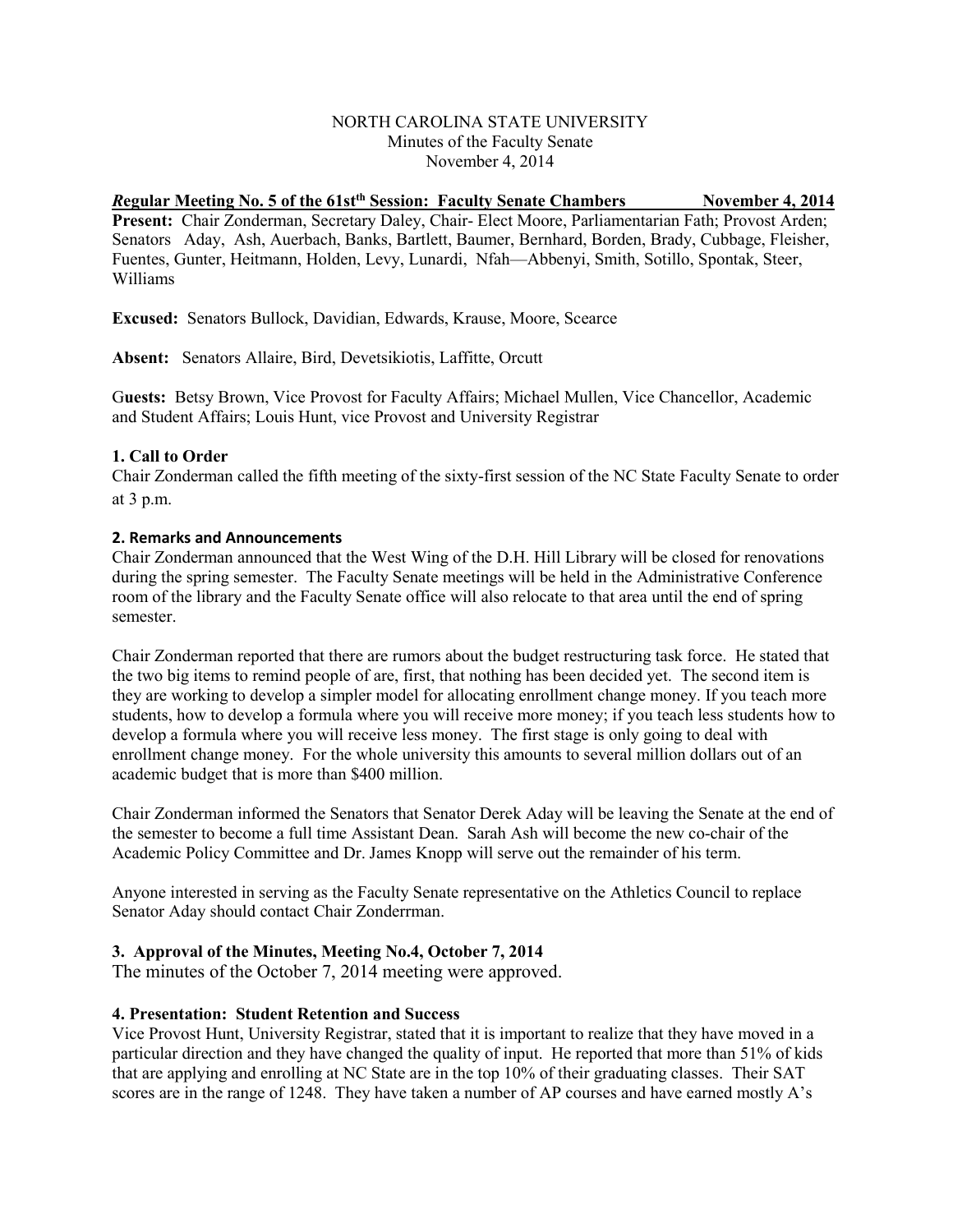and B's in high school. There has been a lot of movement in a positive direction in a very short amount of time.

Hunt showed a graph of the incoming cohort and stated that in the strategic plan they made some choices to hold the undergraduate population where it is for a while, which they have done. In 2007 they were admitting about 4800 students and this year they bought in 4300 students. Last year they were below 4200 and this coming year they are looking at bringing in 4250 with about 1250 transfer students.

Vice Provost Hunt stated that there are three different ways to look at student retentions. He explained that the one year retention rate is where a student comes in as a freshman (do I reenroll for that second year?). We have moved from 86% to 93 percent. Then two year sophomore will come back to that next, junior year, which is a big movement from 74 to 87 percent and finally, the three year (junior to senior) retention, which starts getting pretty close toward graduation. We have gone from 69 to 82 percent. We are seeing some positive movement, so it is difficult to say that any one factor on campus is the cause of that.

Vice Provost Hunt stated that if you look at 4, 5, and 6 years graduation rates we are doing a good job highlighting the idea that students should graduate in four years. We are making good progress moving kids toward a four year graduation. He noted that Engineering students are going to coop, internship, etc., so a lot of times you are going to move out to the fifth year. There we have gone from 55 to 71 percent. The six year which is sort of the national bench mark, we have gone from 62 to 75 percent. My numbers suggests that the next number will be 76 percent and actually this next four year rate should be at 48 percent. We are seeing some real positive movement. The issues are that when we look at our peers we are still way below where they are. We have very similar students come in, but we are not moving our kids through at the same rate. These are retention rates from US News and World Report. We are bordered here by retention rates. The last two years we have been at 93 percent; we are going to see some upward movement. There is still something that we need to do that we haven't quite solved.

Vice Provost Hunt stated that the strategic plan calls for hitting a retention rate of 94% and a six year graduation rate of 80 percent. The plan calls for that to be in the 2014 cohort whose enrollment was a couple of months ago. He said that lays out the framework of where we are.

#### *Managing for Student Success*

Vice Chancellor Mullen stated that he prefers to think of student success as an opportunity where we are successful and our students are successful. If they are successful in your classes and in making meaningful relationships with faculty and professional staff on campus that gets them involved in a variety of curricula and co-curricular activities. This enriches their lives and essentially gives them a leg up as they move through the system and not only prepares them for that first job out of college, but really prepares them with a very good, broad education that serves them well as they go through a career of jobs throughout their lives.

In the strategic plan we said that we were looking at bringing in more transfer students to take some of the pressure off of that first year. We need to take a serious look at intra-campus transfer issues and we (Louis, Provost , and I) all agree that if we can move students effectively and into the majors that they prefer, we could gain a few percentage points there rather than students leaving in good standing and going someplace else. He pointed out that only about 5% of students leave this institution not in good standing. When we look at the graduation rates it is not students who were asked to leave. We are looking at proactive advising models and we are looking at new ways to get more students involved in high education practices.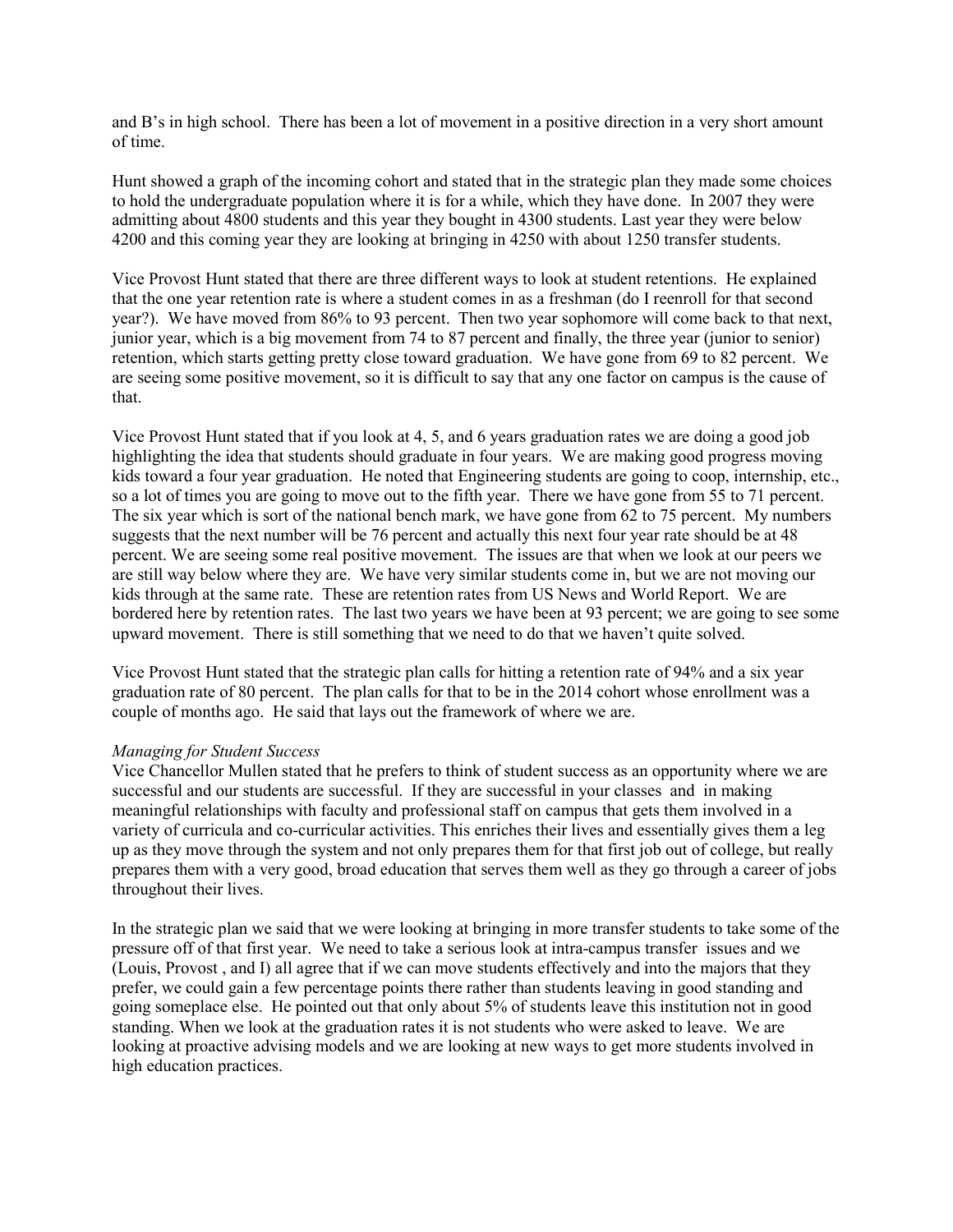Vice Chancellor Mullen pointed out some examples of things that happening.

- Changes in orientation process
- We have looked at how we do the Wolf Pack Welcome Week differently
- We are talking about what it takes to get through NC State, that this is a place where you have to work in order to succeed.
- We also have to do things that are mandated.
- We are having very frank discussions about sexual assault and alcohol use and abuse

Mullen stated that there needs to be more academic opportunities during Wolf Pack Welcome Week. He said this year we had workshops in chemistry and physics. We had students waiting in line, standing room only outside the door of Talley. You will be seeing a lot more expansion than opportunities for faculty to be involved with freshmen during the time prior to when classes start.

Mullen stated that Student Support Service is here for those students with learning disabilities. The Undergraduate Tutorial Center has been revamped to a University Tutorial Center. The writing program has been re-expanded and is now back available to graduate students.

Mullen stated that when the strategic plan was written we had 10 Living and Learning Villages, the goal was fourteen. The fourteenth village opened this fall, the Entrepreneurial Village over in Opportunity Hall on Centennial Campus in Wolf Ridge; that has been a real positive.

Mullen reported that more than half of our students living on campus participate in Living and Learning Villages and about 33% of all of the students are participating in the villages. Data over the last several years shows that students in a village have higher first year GPAs, higher first year retention rates, higher rates of credit completion, and they have higher graduation rates than students who live in residence halls. They all have higher rates than students who live off campus. He stated that it would be great if we could figure out more ways to bring faculty into our villages.

Mullen stated that they are changing advising. Our advising center at central level has been very active in the First Year Commons. We have had walk- in advising. We have had more than 1000 students from all majors come to the First Year Commons for walk-in advising. We also have virtual advising online where students can get questions answered within 24 hours or so. We also, with the strategic plan, call for more intrusive advising models where we would have more advisors with fewer students per advisor; we have started to do some of that with the CALS/COS reorganization. We hired six advisors this past year to provide more intensive advising in the First Year Life Science Program and some of the other programs.

Mullen stated that a couple of years ago it was not uncommon to only have 4, 5, or 6 Fulbright applications. We had 33 this past year. We scored four which is more than we have had apply in some years. It is only a matter of time before we receive the Rhodes Scholar. We have 2500 students participating in the Honor's and Scholar's Program.

Mullen stated that they are pushing hard on undergraduate research and study abroad through the Chancellor's Office and Terri Lomax's office. We have added approximately \$100,000 in undergraduate research to help more students be involved with more faculty and to participate in research conferences throughout the year. We have also added significant money into study abroad to fund scholarships for students of low financial means who otherwise might not be able to take advantage of the study abroad opportunity.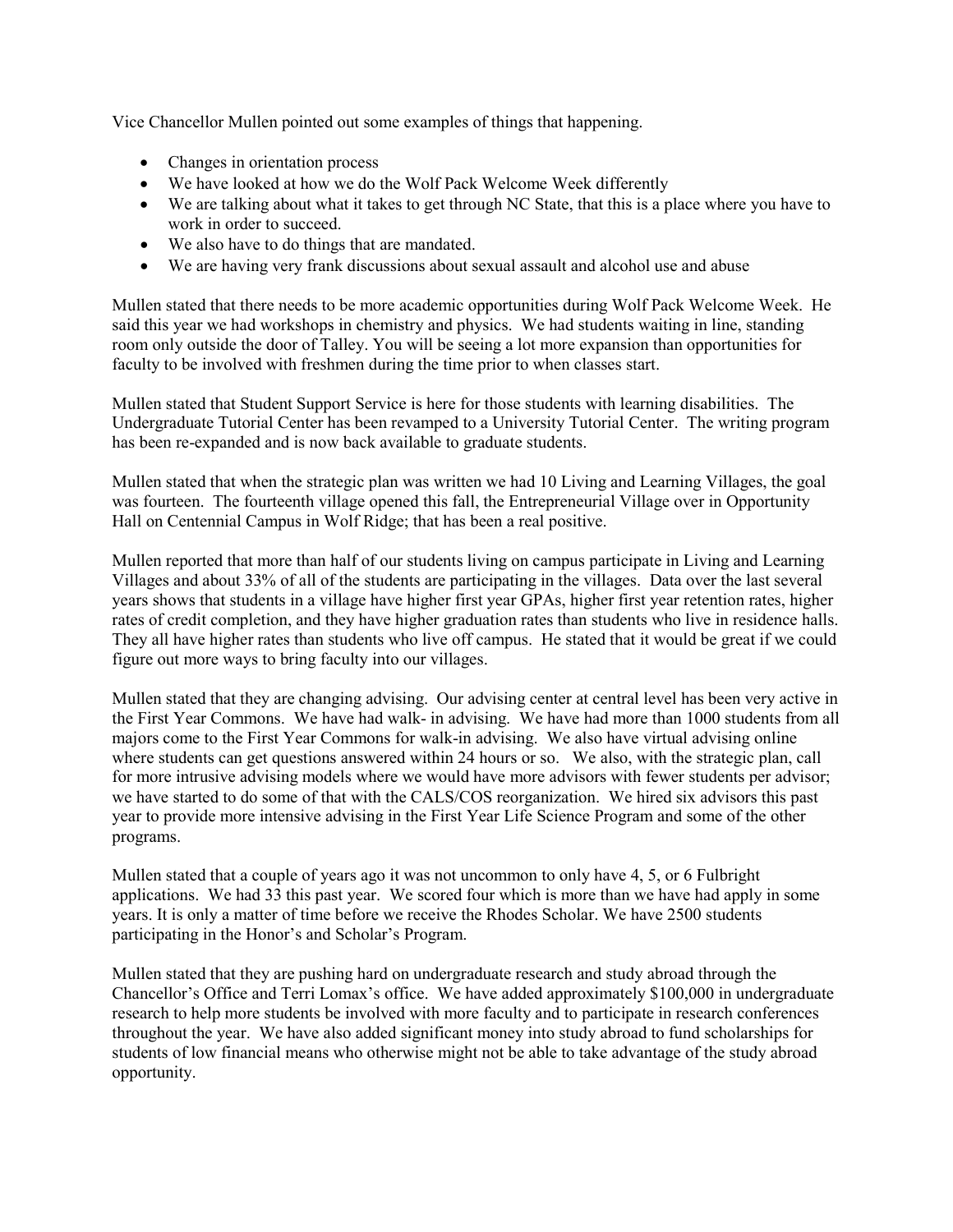Mullen stated that they have reorganized the Career Center. It used to be an Experience and Learning Center, those have now merged and they are in Pullen Hall, which is being renovated.

Mullen stated that the instances and problems with mental health issues are increasing on our campus. We have been systematically adding more counselors for the last couple of years trying to get to the accredited level of one counselor for every 1500 students. We are seeing demand on our Counseling Center skyrocket. He pointed out that there is a student of concerns website where if you notice unusual behaviors with students there is a place to report that to find out what is going on with the student.

Vice Provost Hunt reported that the Goodnight Scholars Program is not well recognized on campus. That is where we bring in 50 students a year and they get \$17,500. They are in STEM disciplines and have to be from middle classe families. He explained middle class as a family with a household income between \$40,000 and \$85,000, which makes it hard to send a kid off to college. He said this has been a successful program, something we are very fortunate that the Goodnights have endowed for us.

Hunt stated that Michelle Johnson has been a big part of the Academic Policy updates, working with Academic Policy Committee, Associate Deans and a variety of people. We have made a lot of changes that are pushing students in the right direction to get the behaviors that we want out of them. A good example is course repeat. You can't take a course for a third time without some intervention. Another example is we have changed that course repeat into grade exclusion among other examples that are moving us in a positive direction.

Hunt stated that they have the Advising Dashboard and other advising software to make it easier for a faculty member in the limited time that they have with a student, be able to access where the student is academically and socially in other areas and how they can get that student the best advice.

Hunt stated that the Enrollment Wizard helps a student find the needle in a haystack. We have a pretty tough curriculum here, more so than a lot of other schools, which may be part of our issues with why our graduation rates are lower.

Hunt stated that they tried to pilot an Academic Recovery Program this year bringing back some freshmen that were going to be suspended after the first year. They had a contract with them, made them take a different core, and assigned mentors to them. The program has been fairly successful. He noted that it is not going to be 100 percent but it might be a model that they are able to move forward with.

SCALE-UP and Large Course Redesign are all things that have certainly impacted the students' success.

*Improved transfer student advising*—Vice Provost Hunt stated that they have heard a lot of faculty concerns about transfer students. Are they prepared or are they the same as freshmen on our campus? He said they are working on that and are doing things like military credit articulation.

Hunt stated that NC State libraries are making a real impact. You have the Hunt library with all of the student spaces. The kids are hanging out in the library now, which is bound to be better than hanging out in your apartment being distracted by other things.

#### *Moving Forward TH!NK QEP—*

Vice Chancellor Mullen stated that this year there are fifteen courses being run—six English composition courses, six FYI, COS 295A which is a large first year life sciences course and MIE201 and E101.We have small, large, and medium sections. We will be able to look at assessment data across all of those different kinds of courses to find out what works and what doesn't.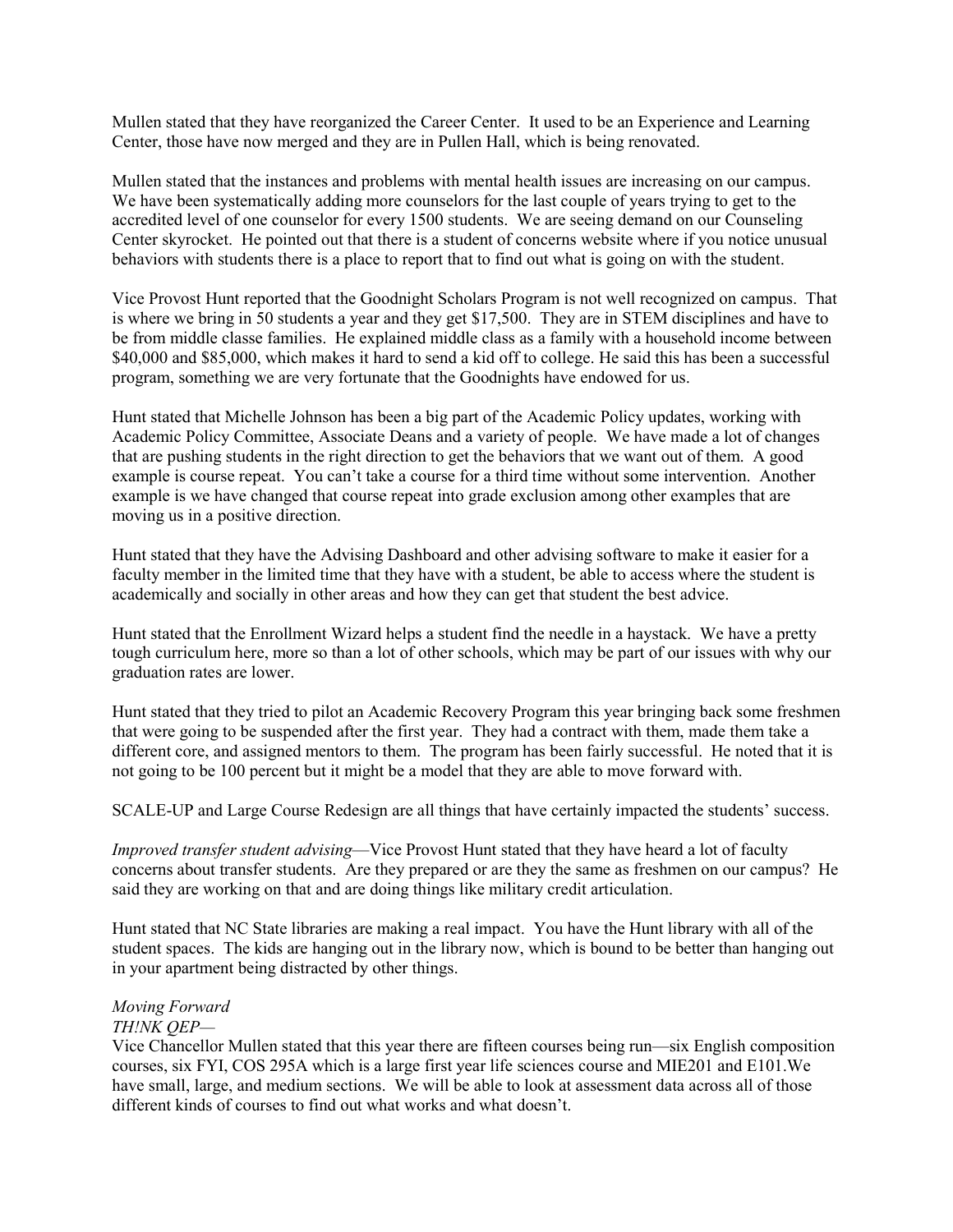*Centrally manage internal and external transfer*—Vice Provost Hunt stated that they created the CODA process a couple years ago and that has worked well. He said they are going to move that internal process into Enrollment Management. They will be able to manage more precisely the internal/external balance.

Hunt said the other one that is important is to develop alternative pathways for students to enroll in the Community College System. This past fall we had 1250 new transfer students and more than 600 of those were from community college. That is a great way for kids to get here at NC State that may not have been prepared to come.

Vice Provost Hunt noted that there are some challenges, he has heard from faculty that the students are not always on the same footing. He stated that there are some real opportunities for us to meet with the community colleges to see where the difference are, to try to align the curricula or find out what would work better for these students.

Vice Chancellor Mullen stated that they are looking at developing new intervention strategies to retain and graduate students. We have gone with the New Students Program Office; they already do first year programs. One thing that often happens to second year students after they have had so much attention during their first year is they show up on campus wondering why they are not getting the same attention as they did the first year. We are looking at some second year programs that would intentionally introduce returning sophomores more to undergraduate research opportunities, career center opportunities, and study abroad opportunities and other kinds of engagement activities. It wouldn't be a yearlong program, but how do we get them more aligned. One of the beauties of a place like NC State is we are a research university with endless opportunities yet only a small percentage of our students actively take advantage of this.

*Explore implementation of a University College*. Vice Chancellor Mullen reported that 20% of our incoming freshmen come into the First Year College as undeclared. It is second only to engineering at this point. Yet, if you look at the organizational structure within the Division of Academic and Student Affairs, this is at the bottom of the chart and within a small bin.

Mullen state that he also has the Interdisciplinary Environmental Science BS Program. We have the global perspective certificate which is administered within that particular wing. Then over at NC State there is a Music Department, dance, and theatre department and in Student Development Health and Wellness there is Health and Exercise Studies and all of these are scattered. The University College is really a way of taking that label at the bottom of the organization chart that was First Year College and moving it up and reorganizing most of everything academic that already exists in DASA into a more coherent structure. Though what I really want that to do is provide in the short term a virtual one stop shop where every student on campus knows that this is the place you stop if you want information about undergraduate research, scholars, living and learning villages, etc., -- that this is a one stop, virtual shop for student success.

*Provide integrated support through One-Stop Shop*. Vice Provost Hunt stated the next thing is integrate some student support services together into one shop, to make it easier for students to navigate the administrative part of the enrollment. There is a real opportunity there and we are moving forward with that.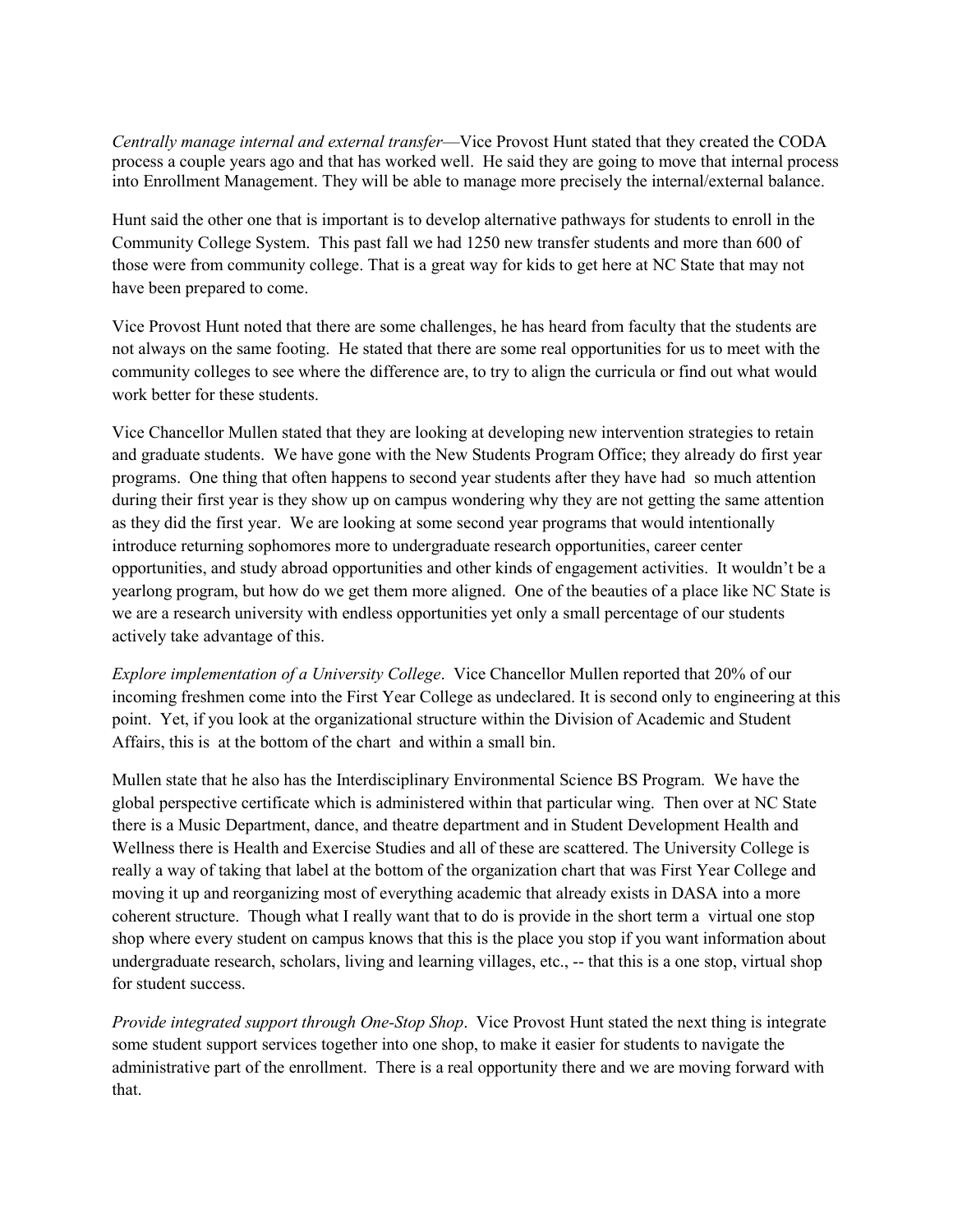Vice Chancellor Mullen stated that he is actively looking at how we better utilize our data on this campus both from an internal perspective and looking at some other opportunities that aggregate our data and allow us to highlight students that may be in trouble. Over the next several months you will hear more about those efforts as we get more clarity on how we can utilize that data.

## *Align academic and financial aid policies to promote satisfactory academic progress.*

Vice Provost Hunt stated that they have done a lot of policy work. We are looking at our peers to see where their policy is different. The UNC System and Faculty Assembly came up with fostering undergraduate student success. That requires us to align our academic and financial aid policies to promote satisfactory academic progress. We are well on the way with that. Some of that may create new suspension regulations, which he thinks will work well.

Hunt said it is important that we use the system that we have. There is a regulation that says you are supposed to take attendance in 100 and 200 level classes. That is not being formally done. If we took that attendance, we could use the academic reporting system to notify students and their advisors that there is a problem.

# *Early College High School*

Vice Provost Hunt stated that North Carolina has more early college high schools than the rest of the US. The students are pretty good students on average. Both those and the home school students do pretty well. He said there are some challenges from orientation and advising, it's hard to know how to deal with them.

## *Questions and Comments*

# *Do early college students come in as regular freshmen? If so that will greatly improve our graduation rate.*

Hunt stated that the numbers aren't that large for us, but they should improve the graduation rate. The challenge still is that the student might come in with "X" number of college credits wanting to get into an Engineering major, but the courses don't align with the Engineering curriculum. It is not always a direct match, but they are going to be good students.

# *The graphs on retention rates and graduation rates seem to run parallel to each other and they both tend to take dips at the same time. It would be interesting to know why.*

Hunt stated that each data point is associated with a cohort. However, it is interesting. You can't see it in the data but I suspect when you have the great recession you are going to see all of them take a dip. Sometimes the job market is really strong and students leave. There are a lot of things that drive them, and there is still a lot of noise in that system. We could do some more analysis on it.

# *Senator Auerbach stated that we might be interested in causality for some of this, and some of it won't all be things we have control over.*

Hunt agreed. He said they look at a lot of this every day, and he believes that a lot of it comes down to individuals. This is a complex social system with individuals interacting in it. You just have one million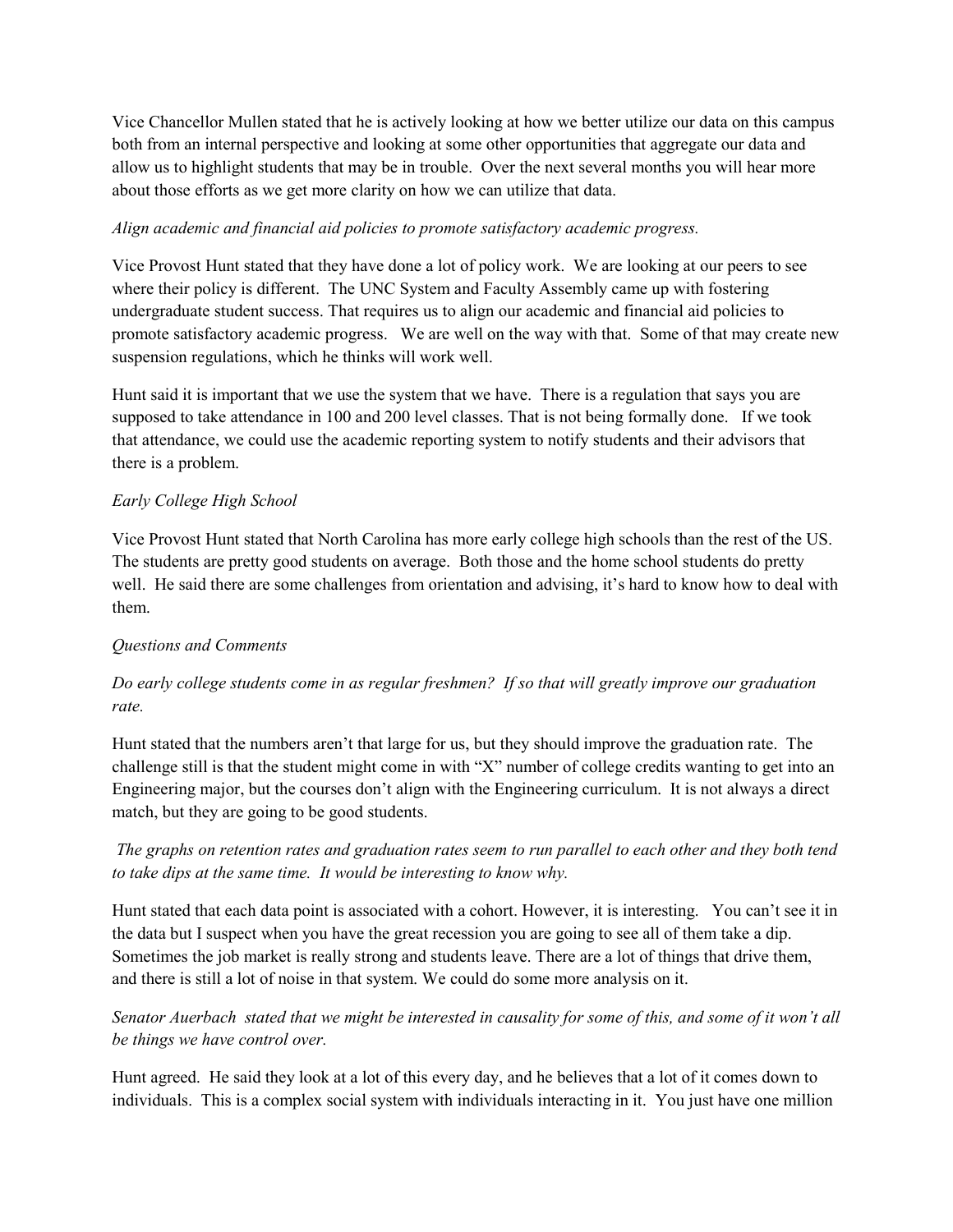different things. There is a lot of dials to turn. One thing we are doing about this academic recovery program is that we have assigned a mentor. There is opportunity but we look at this endlessly and a different lens might actually work pretty well too. We also subscribe and talk to colleagues and experts around the country trying to figure out what we are not observing or figuring out.

### *Georgia Tech has a very large engineering program. So how do they get to this top graduation rate?*

Hunt stated that he watched a webinar this afternoon that GA put on where they had someone come and talk. They were talking about the velocity of students and the momentum of students. They were talking about curricular and how restricted curricula were. We have a very prescriptive curriculum here and I would like for faculty to look at that.

Senator Borden commented that Virginia Tech's Engineering is just as prescriptive as NC State's and in Civil Engineering they are almost total prescriptive, so we have some options.

*Do you track data on our enrollment, residence versus non-residence? I remember seeing Purdue do data analysis. Comparatively speaking NC State admits a fairly substantial proportion of its freshmen class who live here in Wake County, about 25 %, and therefore if you look at a place like Virginia Tech where there is not a big, local population. The university captures these living and learning villages. Do we have data that track this performance for these residences versus non-residence? If they live here, there are so many distractions. The university doesn't become the source of the social life and it has to, that is what makes it a place that you want to be.* 

Hunt stated that those tend to be really good students. He said doesn't necessarily buy that argument*.*

## *Question about retention of those students who live off campus and those who live on campus.*

Vice Chancellor Mullen stated that our retention rates, GPAs, graduation rates are all lower for those students who start off campus. It is not a huge gap, the retention rate is on the order of 4 to 5 percent differential and within the residence halls it's 2 to 3 percent with or without a living and learning village. He said at other schools he has seen as much as a 15% differential for living on campus and off campus and part of that is a function of academic preparedness.

# *Have you tracked both within the university and comparing with our peer institutions household income as related to retention*?

Vice Provost Hunt stated that they look at it, not so much compared to our peers because it's hard to sometimes get good information on that. We have a pretty nice mix of students. We do have a large number of Pell eligible kids which is something we want to continue and their graduation rates are lower.

*On your last slide you had increase utilization of progress reporting system. A lot of us have quite a few advisees and those progress reports come in during advising so we are totally swamped. A lot of time we don't have time to even read those, so I don't take action on them, so having more progress reporting is not going to go anywhere unless those reports go to Vice Chancellor Mullen and he has people who can intervene and help.*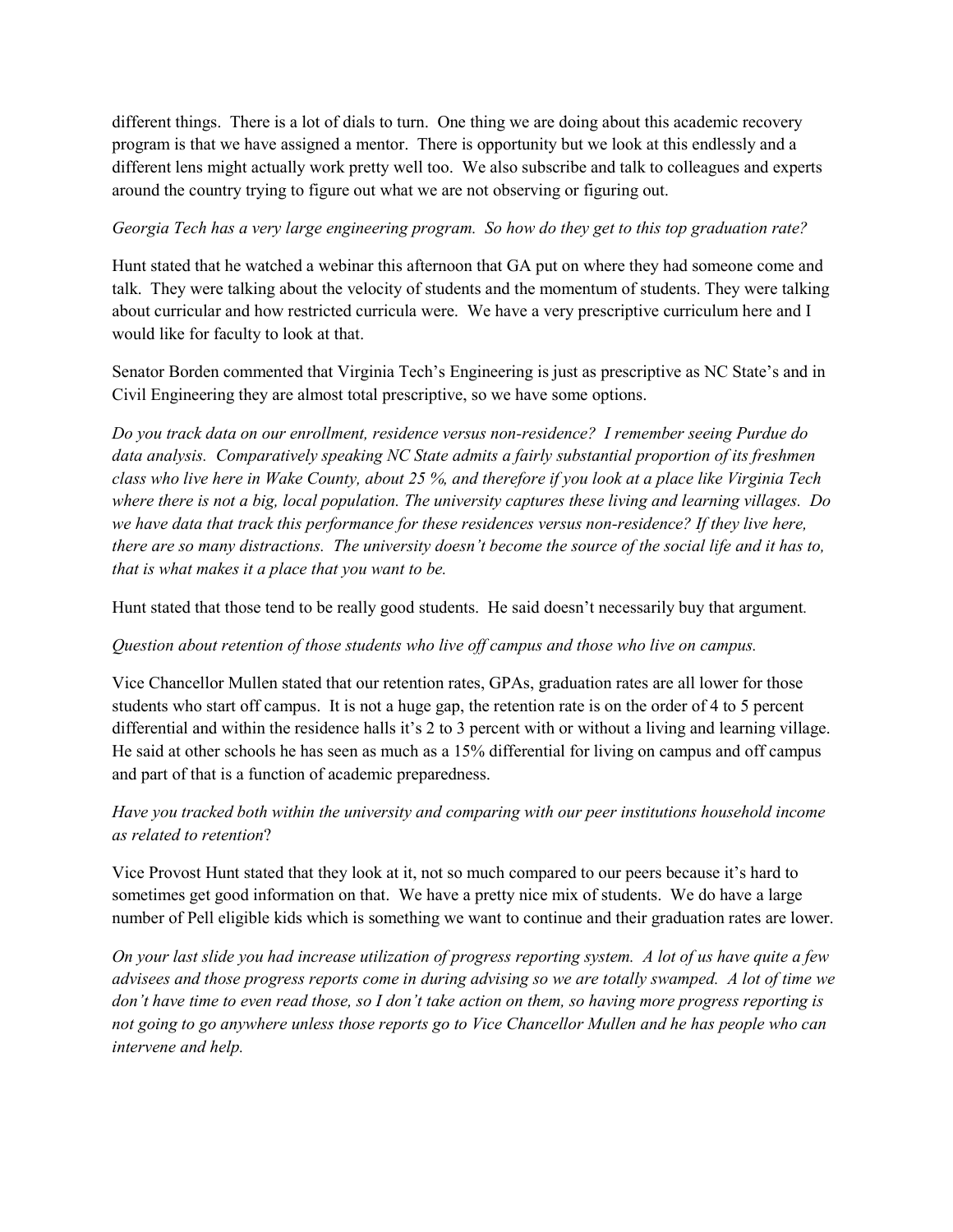Vice Chancellor Mullen said that is one of the things he would like to see happen. If we got to a place where we get really good utilization of progress reporting particularly early on, we would look for those that are truly at risk and turn them around and talk with advising coordinators.

Vice Provost Hunt stated that he has heard some people talking over the last decade about where are you spending your money and its mostly about marketing and paper versus social media. Typically they are saying that is usually like a pyramid and you have it upside down on where you should actually spend resources. There is a possibility that we are actually doing some of that now. If we could frontload some of our effort with students, make sure that they get out of the gate fully engaged, they usually cruise right along.

*The good news is all these numbers are going up for entering freshmen, which I think is terrific. I have heard there is some concern on the diversity side. Those in particular are African American young men and rural high school students. A lot of kids are coming from high schools where they barely have one or two AP classes and they are up against kids that come out of high schools like Enloe High School, that take twelve AP classes and their GPAs are 5.9, so how do we recruit students out of rural high schools?*

Hunt stated that geographic diversity, especially in North Carolina, is very important to us. If we have a kid coming out of Northampton County that is in the top 10% of his class he probably is admitted. The other types of diversity, African American males, etc., we have made some nice gains this past year and we have tried some new things. Obviously that profile goes up, it changes what the qualified students looks like. The last two years as we increase this profile we have seen our applicant pool improve. The quality of the applicant pool improved across all demographics, so the African American male looks better. We were able to change some processes, so we saw some big gains last year.

The other thing is if you walk around this campus it is much more diverse than it has ever been in the past. The question is who is participating and who is not. We are seeing great progress but there are certain groups that are underrepresented but we are working hard on it.

## *Is there a way to alert advisors that students are not doing well in the classes?*

Mullen stated that the progress reporting system is an engine for that and one of the things that we need to get to is to have an interface where everybody feels comfortable. If we can get notification early on, on a student and we have it set to go to the advisor that can turn it around. Early warning systems are something that we are working on getting more easily assessable to.

Hunt stated that the student information system would allow us to easily monitor semester grades. We have talked about it but not very loudly. It would be no problem for us to turn that on. It might be a really important thing to do.

# **5. Remarks from Provost Arden**

Provost Arden reported that significant progress is being made with graduation rates and retention. He noted that everyone is putting in a lot of work.

*Budget*